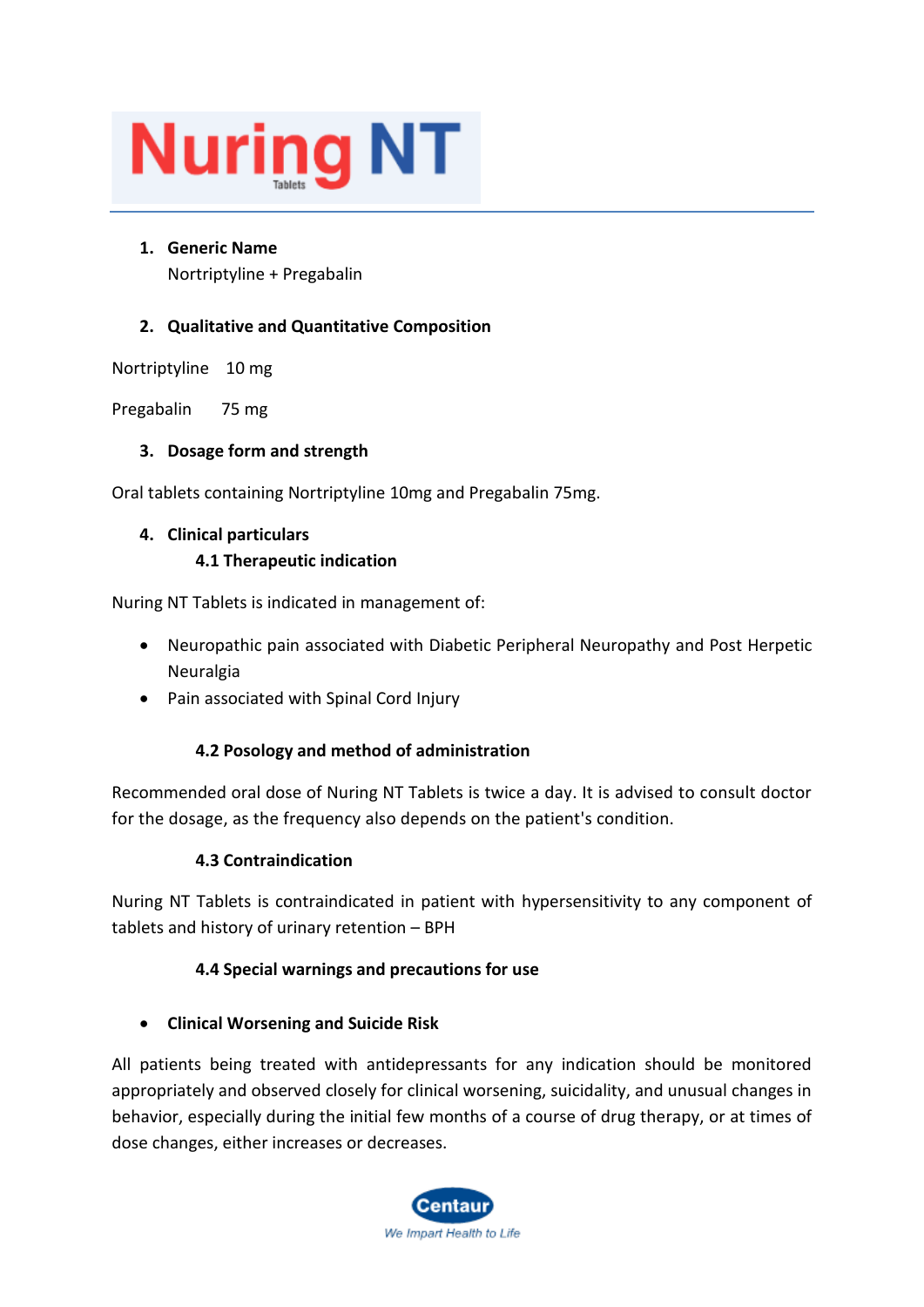- Do not drink alcohol while taking Nuring NT Tablets. It can increase the effects of alcohol, which could be dangerous.
- Grapefruit and grapefruit juice may also interact with this medicine and cause unwanted side effects.
- Use of Nuring NT tablets can make patient more prone to sunburns. Hence avoid exposure to sunlight or tanning beds. Wear protective clothing and use sunscreen when outdoors during daytime.

## **4.5 Drug interactions**

- Nortriptyline
- $\checkmark$  Some products that may interact with Nortriptyline include: arbutamine, "blood [thinners"](https://www.webmd.com/heart-disease/ss/slideshow-tips-for-taking-blood-thinners) (such as [warfarin\)](https://www.webmd.com/drugs/2/drug-3949/warfarin+oral/details), [disulfiram,](https://www.webmd.com/drugs/2/drug-1446/disulfiram+oral/details) [thyroid](https://www.webmd.com/women/picture-of-the-thyroid) [supplements,](https://www.webmd.com/vitamins-and-supplements/lifestyle-guide-11/default.htm) anticholinergic drugs (such as [benztropine,](https://www.webmd.com/drugs/2/drug-8619/benztropine+oral/details) [belladonna](https://www.webmd.com/drugs/drug-2067-belladonna+alkaloids-opium+rect.aspx) alkaloids), certain drugs for [high blood pressure](https://www.webmd.com/hypertension-high-blood-pressure/guide/blood-pressure-causes) (drugs that work in the [brain](https://www.webmd.com/brain/picture-of-the-brain) such as [clonidine,](https://www.webmd.com/drugs/drug-11754-clonidine+oral.aspx) guanabenz).
- $\checkmark$  Taking MAO inhibitors with Nortriptyline may cause a serious (possibly fatal) drug [interaction.](https://www.webmd.com/interaction-checker/default.htm) Avoid taking MAO inhibitors [\(isocarboxazid,](https://www.webmd.com/drugs/2/drug-11988/isocarboxazid+oral/details) [linezolid,](https://www.webmd.com/drugs/2/drug-18169/linezolid+intravenous/details) methylene blue, moclobemide, [phenelzine,](https://www.webmd.com/drugs/2/drug-8827/phenelzine+oral/details) [procarbazine,](https://www.webmd.com/drugs/2/drug-6893/procarbazine+oral/details) [rasagiline,](https://www.webmd.com/drugs/2/drug-144380/rasagiline+oral/details)safinamide,selegiline, [tranylcypromi](https://www.webmd.com/drugs/2/drug-6966/tranylcypromine+oral/details) [ne\)](https://www.webmd.com/drugs/2/drug-6966/tranylcypromine+oral/details) during treatment with this medication.
- $\checkmark$  The risk of [serotonin syndrome/](https://www.webmd.com/depression/guide/serotonin-syndrome-causes-symptoms-treatments)toxicity increases if taken with other drugs that increase serotonin. Examples include street drugs such as MDMA/"ecstasy," St. John's wort, certain [antidepressants](https://www.webmd.com/depression/guide/depression-medications-antidepressants)(including SSRIs such as[fluoxetine/](https://www.webmd.com/drugs/2/drug-1774/fluoxetine+oral/details)paroxetine, SNRIs such as [duloxetine/](https://www.webmd.com/drugs/2/drug-91490/duloxetine+oral/details)[venlafaxine\)](https://www.webmd.com/drugs/mono-5047-VENLAFAXINE+-+ORAL.aspx?drugid=4870&drugname=venlafaxine+oral), among others.
- $\checkmark$  Other medications can affect the removal of [nortriptyline](https://www.webmd.com/drugs/2/drug-10710/nortriptyline+oral/details) from body, thereby affecting how nortriptyline works. These drugs include [cimetidine,](https://www.webmd.com/drugs/2/drug-11210/cimetidine+oral/details) [terbinafine,](https://www.webmd.com/drugs/2/drug-166799/terbinafine+topical/details) drugs to treat irregular [heart rate](https://www.webmd.com/heart-disease/pulse-measurement) (such as [quinidine/](https://www.webmd.com/drugs/2/drug-12175/quinidine+gluconate+oral/details)propafenone[/flecainide\)](https://www.webmd.com/drugs/2/drug-6109/flecainide+oral/details). This is not a complete list.
- Pregabalin

Pregabalin has no known severe interactions with other drugs.

Serious interactions of Pregabalin include:

- ✓ benazepril
- ✓ captopril
- $\checkmark$  enalapril
- ✓ everolimus
- ✓ fosinopril

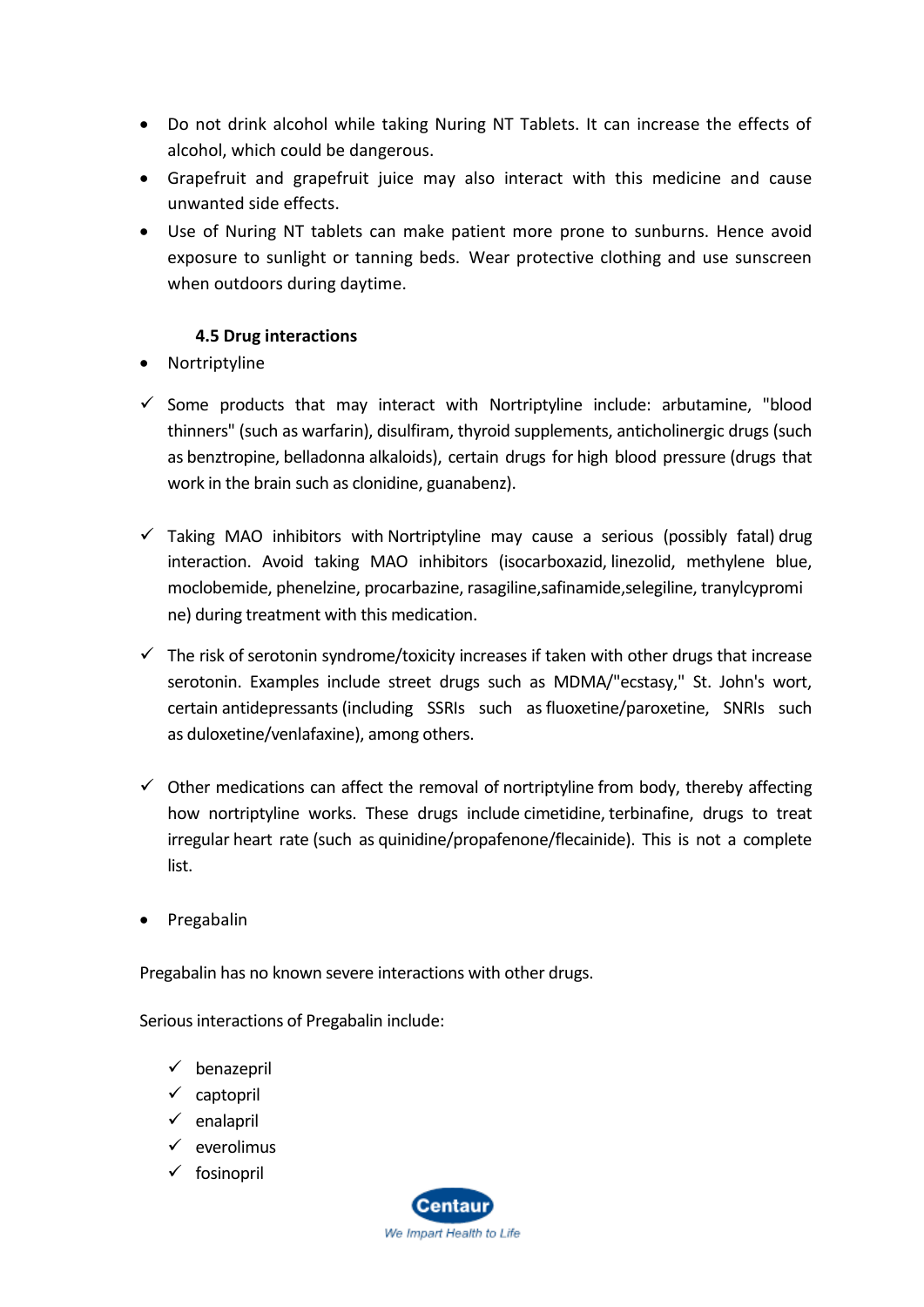- ✓ imidapril
- ✓ lisinopril
- ✓ moexipril
- $\checkmark$  perindopril
- ✓ quinapril
- ✓ ramipril
- ✓ sirolimus
- $\checkmark$  temsirolimus
- ✓ trandolapril

## Moderate interactions of Pregabalin include:

- ✓ clobazam
- ✓ deutetrabenazine
- ✓ lurasidone
- ✓ orlistat

## **4.6 Use in special population**

- Pediatric: safety and efficacy has not been evaluated in children.
- Geriatric: safety and efficacy has not been evaluated in old patients.
- Liver impairment: Not recommended.
- Renal failure: Use with caution.
- Pregnancy and lactation:Category C: Animal reproduction studies have shown an adverse effect on the fetus and there are no adequate and well-controlled studies in humans, but potential benefits may warrant use of the drug in pregnant women despite potential risks.

# **4.7 Effects on ability to drive and use machine**

Nuring NT Tablets may impair thinking or reactions. Patients should be cautioned against engaging in activities requiring complete mental alertness, and motor coordination such as operating machinery until their response to Nuring NT Tablets is known.

## **4.8 Undesirable effects**

- Sedation, Drowsiness and Dizziness
- Weight Gain
- Dry mouth, blurred vision, increased intraocular pressure, constipation
- Hypotension, Syncope, Palpitations, Myocardial Infarction & Arrhythmias

## **4.9 Overdose**

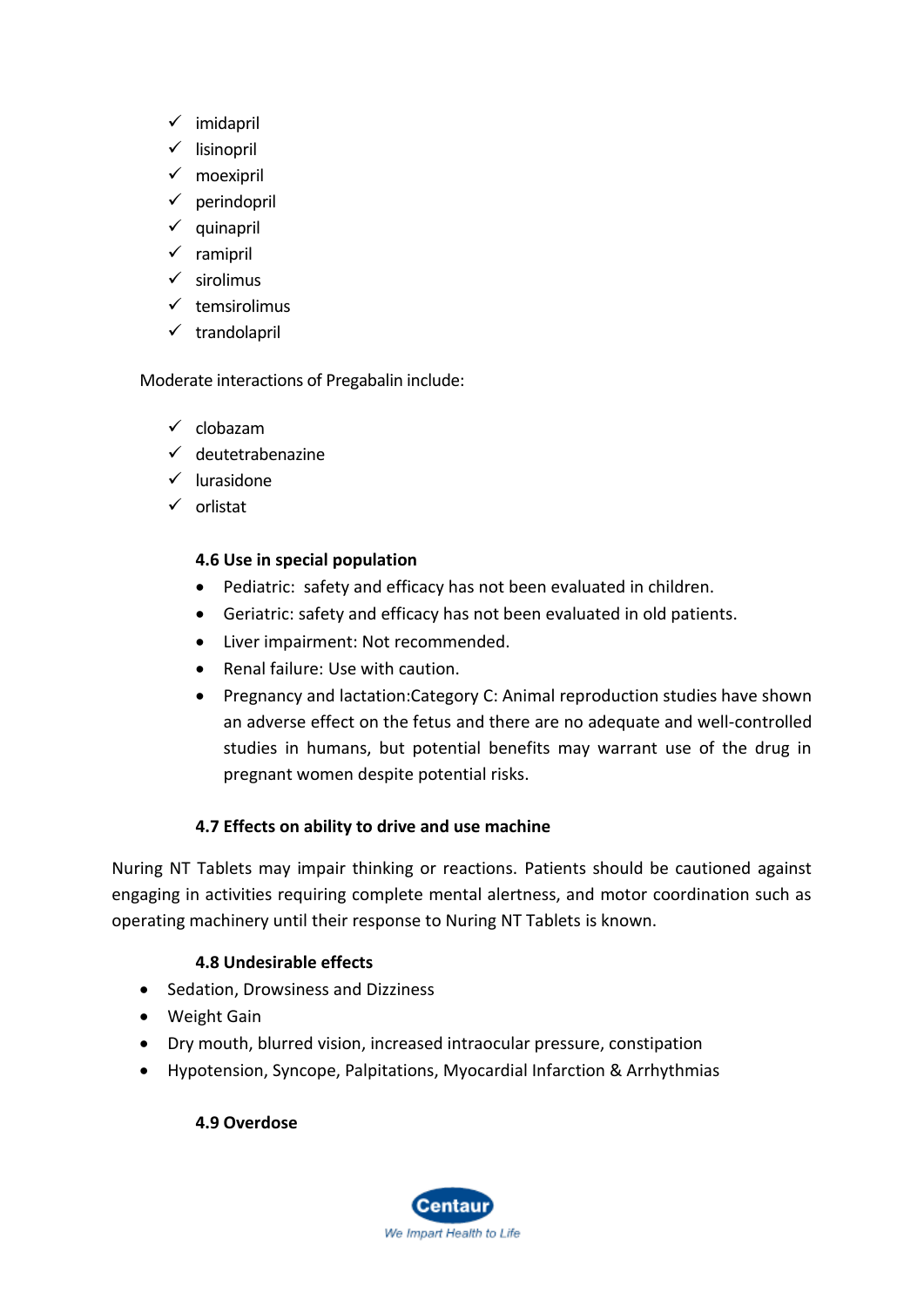There is limited experience of overdose with Nuring NT. Initiate general symptomatic and supportive measures in all cases of overdosages where necessary.

# **5. Pharmacological properties 5.1 Mechanism of action**

It is believed that nortriptyline either inhibits the reuptake of the neurotransmitter serotonin at the neuronal membrane or acts at beta-adrenergic receptors. It displays a more selective reuptake inhibition for noradrenaline, which may explain the relief and improvement of biological symptoms with nortriptyline therapy. Tricyclic antidepressants do not inhibit monoamine oxidase nor do they affect dopamine reuptake. As with other TCAs, nortriptyline displays affinity for other receptors including mACh receptors, histamine receptors and 5-HT receptors. Antimuscarinic effects upon binding to mAChR are responsible for various side effects of TCAs.

By binding presynaptically to the alpha2-delta subunit of voltage-gated calcium channels in the central nervous system, Pregabalin modulates the release of several excitatory neurotransmitters including glutamate, substance-P, norepinephrine, and calcitonin gene related peptide. In addition, Pregabalin prevents the alpha2-delta subunit from being trafficked from the dorsal root ganglia to the spinal dorsal horn, which may also contribute to the mechanism of action.Although Pregabalin is a structural derivative of the inhibitory neurotransmitter gamma-aminobutyric acid (GABA), it does not bind directly to GABA or benzodiazepine receptors.

# **5.2 Pharmacodynamic properties**

Nortriptyline is a tricyclic antidepressant of the dibenzocycloheptene type and is the active metabolite of amitriptyline. It is an inhibitor of pre-synaptic noradrenaline reuptake than of serotonin, and is less anticholinergic than amitriptyline whilst having stronger antihistaminergic effects. Nortriptyline has been observed to increase the pressor effect of norepinephrine but blocks the pressor response of phenethylamine.

Although the structure of pregabalin is similar to gamma-aminobutyric acid (GABA), it does not bind to GABA receptors. Instead, it binds the alpha2-delta subunit of presynaptic voltage-gated calcium channels in the central nervous system. Pregabalin does not modulate dopamine receptors, serotonin receptors, opiate receptors, sodium channels or cyclooxygenase activity.

# **5.3 Pharmacokinetic properties**

• **Nortriptyline**

**Absorption**

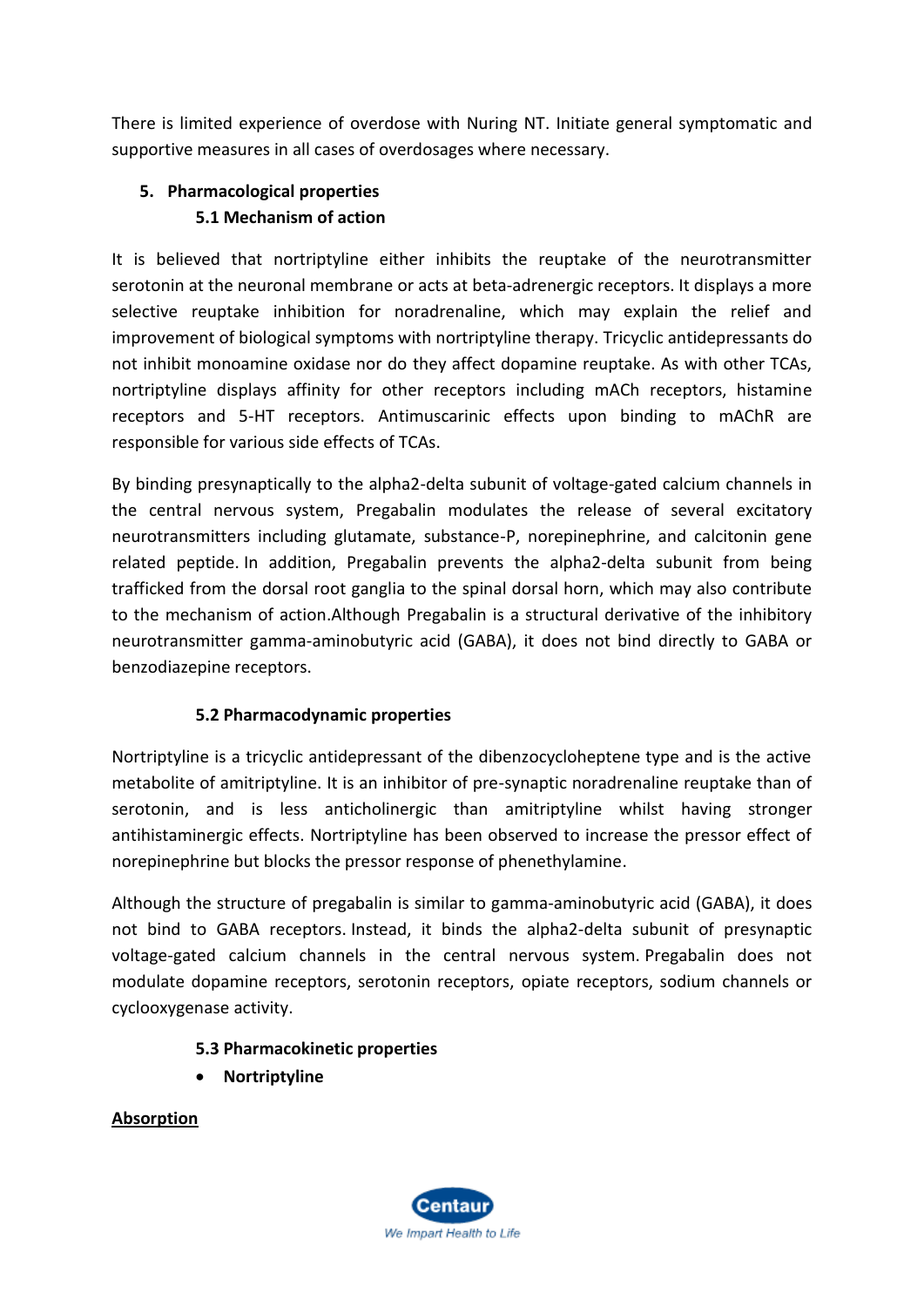As with other TCAs, notriptyline is well absorbed from the GI tract. Peak plasma concentrations occur within 4-8.8 hours following oral administration, with the mean time of 5.5 hours. The mean oral bioavailability is 51%

#### Protein binding

Plasma protein binding is approximately 93%

#### Metabolism

Nortriptyline undergoes hepatic metabolism via the same pathway as other TCAs, where it is metabolized via demethylation and hydroxylation followed by conjugation with glucuronic acid. The metabolism is subject to genetic polymorphism (CYP2D6). The main active metabolite is 10-hydroxynortriptyline exists in a cis and a trans form, where the trans form is dominant and more pharmacologically potent. N-demethylnortriptyline is also formed to some extent. The metabolites have the same pharmacological profile as nortiptyline, but are weaker. 10-hydroxynortriptyline dominates in the plasma, but most of the metabolites are conjugated

#### **Excretion**

Nortriptyline and its metabolites are mainly excreted in the urine, where only small amounts (2%) of the total drug is recovered as unchanged parent compound . Approximately one-third of a single orally administered dose is excreted in urine within 24 hours. Small amounts are excreted in feces via biliary elimination.

• **Pregabalin**

## Absorption

After oral dosing administered in the fasted state, pregabalin absorption is rapid, and extensive.Pregabalin oral bioavailability is reported to be ≥90% regardless of the dose. Cmax is attained within 1.5 hours after single or multiple doses, and steady state is attained within 24-48 hours with repeated administration. Both Cmax and AUC appear to be dose proportional.

#### Protein binding

Pregabalin is not plasma protein bound.

#### Metabolism

Less than 2% of pregabalin is metabolized and it is excreted virtually unchanged in the urine

#### Excretion

Pregabalin is almost exclusively eliminated in the urine

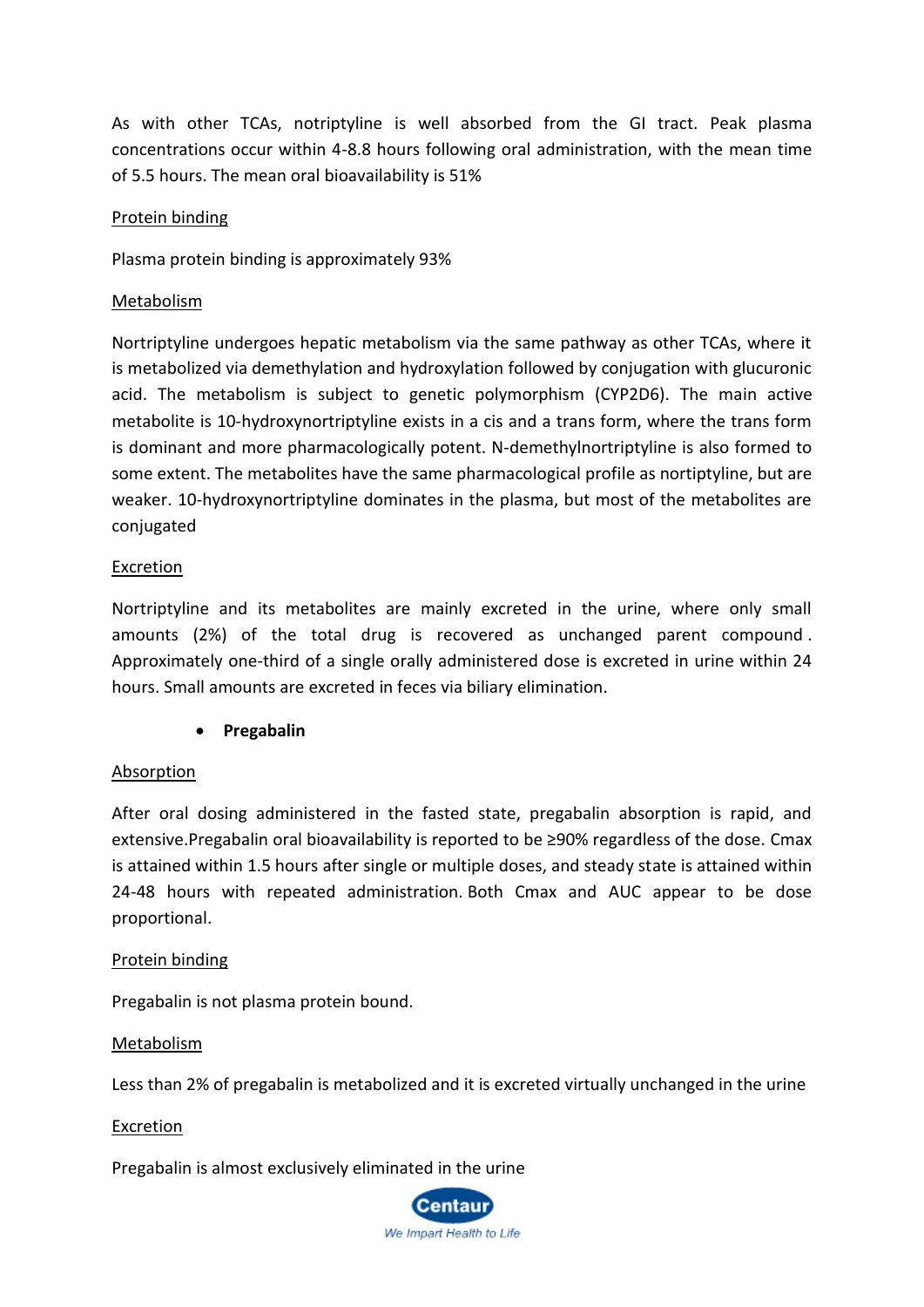### **6. Nonclinical properties**

#### **6.1 Animal Toxicology or Pharmacology**

Not required.

- **7. Description**
- **Nortriptyline**

Nortriptyline is a tricyclic antidepressant agent used for short-term treatment of various forms of depression. Nortriptyline blocks the norepinephrine presynaptic receptors, thereby blocking the reuptake of this neurotransmitter and raising the concentration in the synaptic cleft in the CNS. Nortriptyline also binds to alpha-adrenergic, histaminergic and cholinergic receptors. Long-term treatment with nortriptyline produces a downregulation of adrenergic receptors due to the increased stimulation of these receptors.

Nortriptyline is an organic tricyclic compound that is 10,11-dihydro-5Hdibenzo[a,d][7]annulene substituted by a 3-(methylamino)propylidene group at position 5. It is an active metabolite of amitriptyline. It has a role as a drug metabolite, an antidepressant, an adrenergic uptake inhibitor, an analgesic, an antineoplastic agent and an apoptosis inducer. It is an organic tricyclic compound and a secondary amine. It derives from an amitriptyline.



#### • . **Pregabalin**

Pregabalin is a 3-isobutyl derivative of gamma-amino butyric acid (GABA) with anticonvulsant, anti-epileptic, anxiolytic, and analgesic activities. Although the exact mechanism of action is unknown, pregabalin selectively binds to alpha2delta (A2D) subunits of presynaptic voltage-dependent calcium channels (VDCCs) located in the central nervous system (CNS). Binding of pregabalin to VDCC A2D subunits prevents calcium influx and the subsequent calcium-dependent release of various neurotransmitters, including glutamate, norepinephrine, serotonin, dopamine, and substance P, from the presynaptic nerve

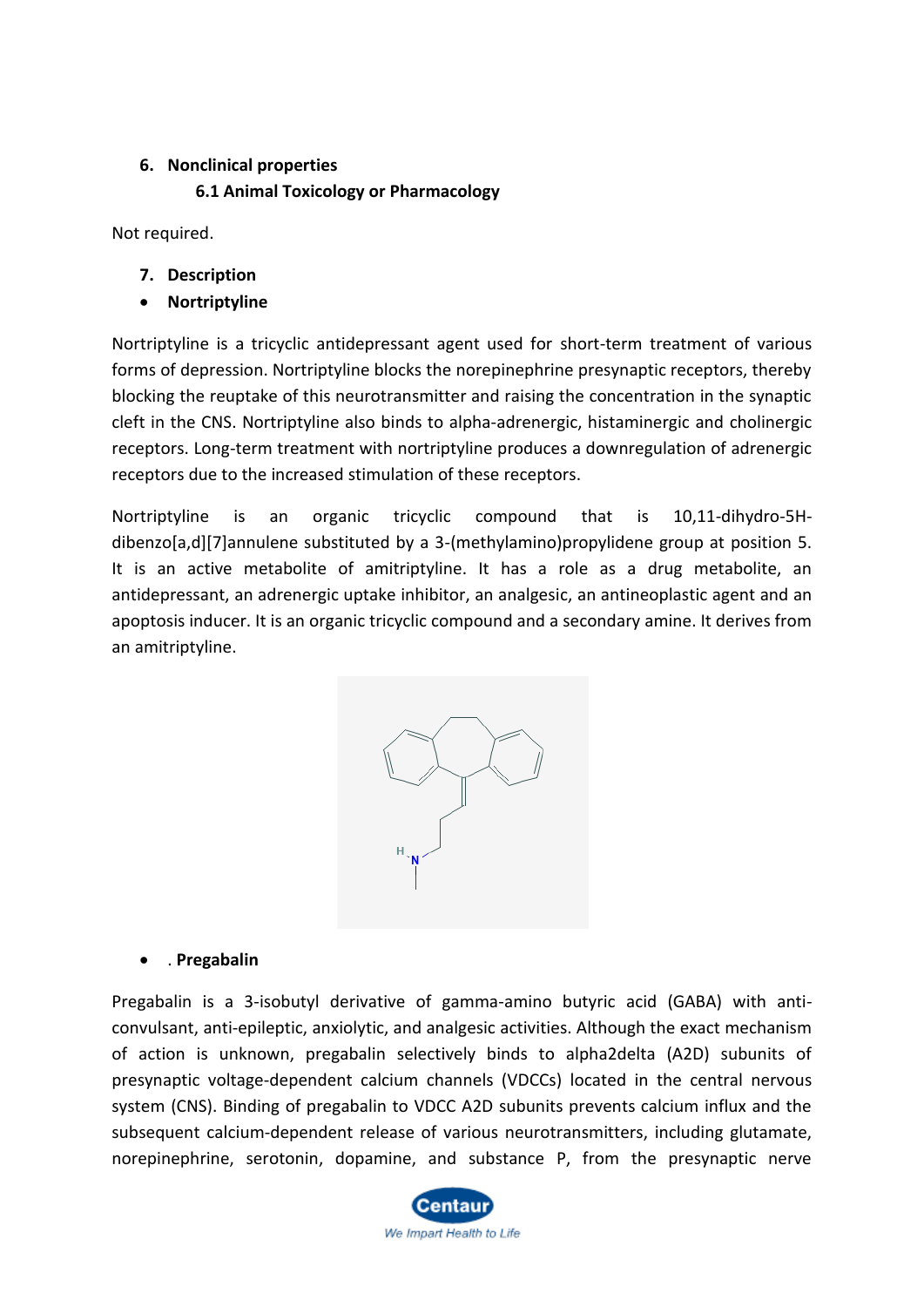terminals of hyperexcited neurons; synaptic transmission is inhibited and neuronal excitability is diminished. Pregabalin does not bind directly to GABA-A or GABA-B receptors and does not alter GABA uptake or degradation.

Pregabalin is an inhibitor of neuronal activity used for therapy of painful neuropathy and as an anticonvulsant. Therapy with pregabalin is not associated with serum aminotransferase elevations, and clinically apparent liver injury from pregabalin has been reported but appears to be quite rare.



## **8. Pharmaceutical particulars 8.1 Incompatibilities**

There are no known incompatibilities.

## **8.2 Shelf-life**

24 months.

## **8.3 Packaging Information**

Nuring NT Tablets are available in pack of 10 tablets

## **8.4 Storage and handling instructions**

Store in a cool and dry place. Store out of sight and reach of the children.

# **9. Patient Counselling Information**

## **9.1 Adverse Reactions**

Refer part 4.8

#### **9.2 Drug Interactions**